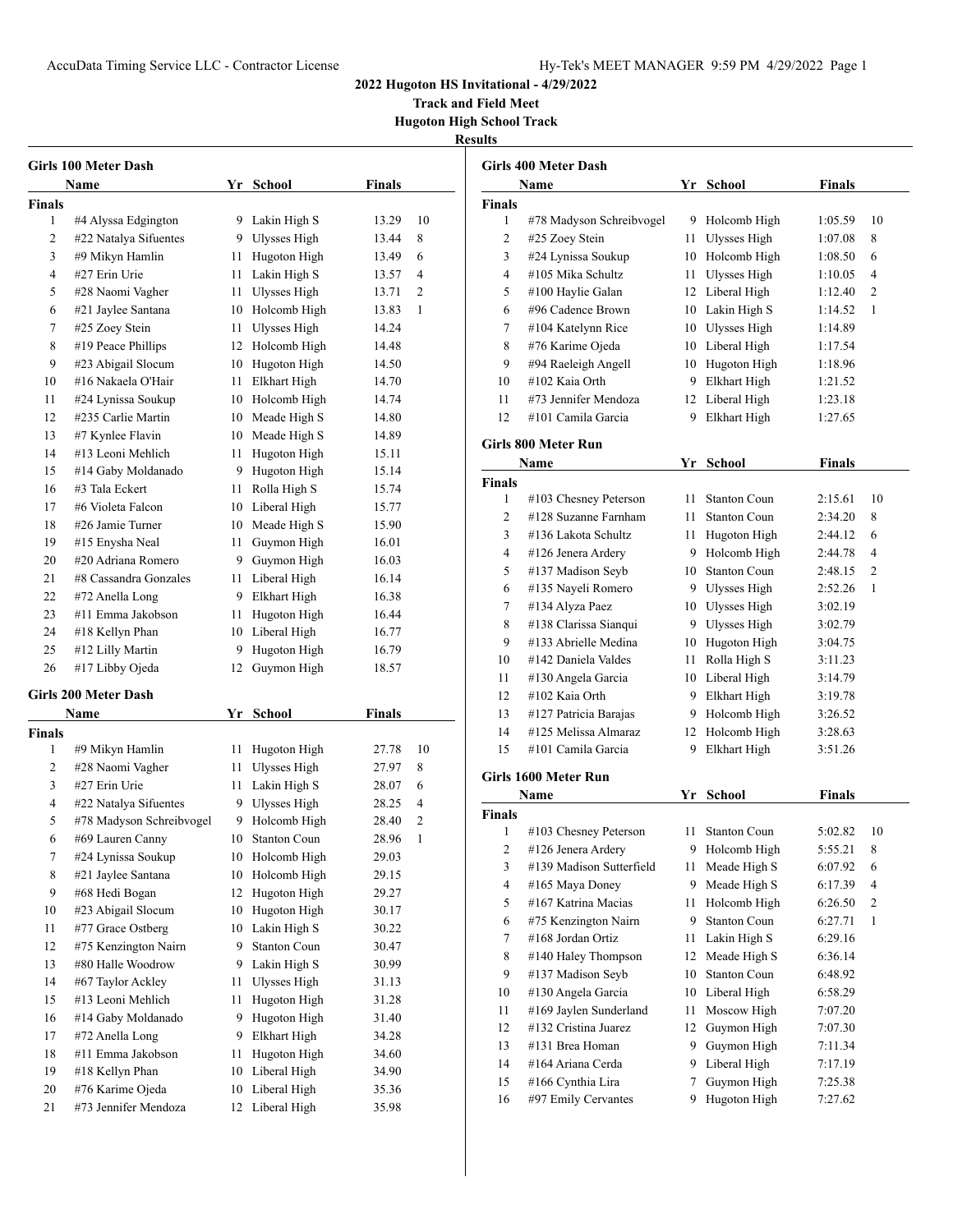**Track and Field Meet Hugoton High School Track**

|                    | Girls 3200 Meter Run                               |          |                                                     |               |     |
|--------------------|----------------------------------------------------|----------|-----------------------------------------------------|---------------|-----|
|                    | Name                                               | Yr       | School                                              | <b>Finals</b> |     |
| Finals             |                                                    |          |                                                     |               |     |
| 1                  | #126 Jenera Ardery                                 |          | 9 Holcomb High                                      | 12:53.36      | 10  |
| $\overline{c}$     | #167 Katrina Macias                                | 11 -     | Holcomb High                                        | 13:48.35      | 8   |
| 3                  | #164 Ariana Cerda                                  | 9        | Liberal High                                        | 15:33.46      | 6   |
|                    | <b>Girls 100 Meter Hurdles</b>                     |          |                                                     |               |     |
|                    | Name                                               |          | Yr School                                           | <b>Finals</b> |     |
| <b>Finals</b>      |                                                    |          |                                                     |               |     |
| 1                  | #4 Alyssa Edgington                                | 9        | Lakin High S                                        | 16.25         | 10  |
| 2                  | #194 Kylin Rudzik                                  | 12       | Meade High S                                        | 16.78         | 8   |
| 3                  | #190 Aaliyah Gutierrez                             | 12       | Guymon High                                         | 16.90         | 6   |
| 4                  | #192 Cami Kenny                                    | 11       | Ulysses High                                        | 18.53         | 4   |
| 5                  | #191 Larisa Kelley                                 | 11       | Guymon High                                         | 19.24         | 2   |
| 6                  | #99 Staija Dohogne                                 | 11       | Lakin High S                                        | 19.33         | 1   |
| 7                  | #195 Reghan Spellman                               |          | 12 Holcomb High                                     | 19.36         |     |
| 8                  | #193 Anahi Medina                                  | 9        | Holcomb High                                        | 19.82         |     |
| 9                  | #196 Samantha Vogel                                | 10       | Lakin High S                                        | 20.35         |     |
| 10                 | #189 Sasha Gonzalez                                | 10       | Guymon High                                         | 21.13         |     |
|                    | <b>Girls 300 Meter Hurdles</b>                     |          |                                                     |               |     |
|                    | Name                                               | $Yr_{-}$ | School                                              | <b>Finals</b> |     |
| <b>Finals</b>      |                                                    |          |                                                     |               |     |
| 1                  | #212 Anne Sophie VanDerKn: 11                      |          | Lakin High S                                        | 52.15         | 10  |
| 2                  | #16 Nakaela O'Hair                                 | 11       | Elkhart High                                        | 53.06         | 8   |
| 3                  | #213 Gianna Vos                                    | 11       | Hugoton High                                        | 53.39         | 6   |
| 4                  | #195 Reghan Spellman                               | 12       | Holcomb High                                        | 56.51         | 4   |
| 5                  | #193 Anahi Medina                                  | 9        | Holcomb High                                        | 1:00.78       | 2   |
|                    |                                                    |          |                                                     |               |     |
|                    | Girls 4x100 Meter Relay                            |          |                                                     | <b>Finals</b> |     |
|                    | Team                                               |          | <b>Relay</b>                                        |               |     |
| <b>Finals</b><br>1 | Hugoton High School                                |          | А                                                   | 52.16         | 10  |
|                    | 1) #220 Summya Adigun 11                           |          | 2) #68 Hedi Bogan 12                                |               |     |
|                    | 3) #23 Abigail Slocum 10                           |          | 4) #9 Mikyn Hamlin 11                               |               |     |
| 2                  | Lakin High School                                  |          | А                                                   | 52.35         | 8   |
|                    |                                                    |          |                                                     |               |     |
|                    | 1) #77 Grace Ostberg $10$<br>3) #27 Erin Urie 11   |          | 2) #222 Josiah Ortiz 11<br>4) #4 Alyssa Edgington 9 |               |     |
| 3                  | Ulysses High School                                |          | А                                                   | 52.96         | - 6 |
|                    |                                                    |          |                                                     |               |     |
|                    | 1) #25 Zoey Stein 11<br>3) #22 Natalya Sifuentes 9 |          | 2) #192 Cami Kenny 11                               |               |     |
|                    |                                                    |          | 4) #28 Naomi Vagher 11                              | 53.27         | 4   |
| 4                  | Holcomb High School                                |          | А                                                   |               |     |
|                    | 1) #19 Peace Phillips 12                           |          | 2) #78 Madyson Schreibvogel 9                       |               |     |
|                    | 3) #221 Jera Kruleski 10                           |          | 4) #21 Jaylee Santana 10                            |               |     |
| 5                  | Hugoton High School B                              |          | А                                                   | 57.70         | 2   |
|                    | 1) #13 Leoni Mehlich 11                            |          | 2) #14 Gaby Moldanado 9                             |               |     |
|                    | 3) #94 Raeleigh Angell 10                          |          | 4) #5 Kynzie Esarey 9                               |               |     |
|                    |                                                    |          | А                                                   | 59.44         | 1   |
| 6                  | Liberal High School<br>1) #223 Kimberly Ramirez 10 |          | 2) #6 Violeta Falcon 10                             |               |     |

|                | Girls 4x400 Meter Relay       |    |                     |                            |                               |     |
|----------------|-------------------------------|----|---------------------|----------------------------|-------------------------------|-----|
|                | Team                          |    | Relay               |                            | <b>Finals</b>                 |     |
| <b>Finals</b>  |                               |    |                     |                            |                               |     |
| 1              | <b>Stanton County HS</b>      |    | А                   |                            | 4:22.04                       | 10  |
|                | 1) #128 Suzanne Farnham 11    |    |                     | 2) #75 Kenzington Nairn 9  |                               |     |
|                | 3) #69 Lauren Canny 10        |    |                     |                            | 4) #103 Chesney Peterson 11   |     |
| 2              | <b>Ulysses High School</b>    |    | А                   |                            | 4:22.40                       | 8   |
|                | 1) #28 Naomi Vagher 11        |    |                     | 2) #105 Mika Schultz 11    |                               |     |
|                | 3) #22 Natalya Sifuentes 9    |    |                     | 4) #25 Zoey Stein 11       |                               |     |
| 3              | Hugoton High School           |    | А                   |                            | 4:23.64                       | 6   |
|                | 1) #213 Gianna Vos 11         |    |                     | 2) #136 Lakota Schultz 11  |                               |     |
|                | 3) #68 Hedi Bogan 12          |    |                     | 4) #220 Summya Adigun 11   |                               |     |
| 4              | Holcomb High School           |    | А                   |                            | 4:37.28                       | 4   |
|                | 1) #21 Jaylee Santana 10      |    |                     | 2) #221 Jera Kruleski 10   |                               |     |
|                | 3) #227 Kalyn King 9          |    |                     |                            | 4) #78 Madyson Schreibvogel 9 |     |
| 5              | Lakin High School             |    | А                   |                            | 4:40.91                       | 2   |
|                | 1) #225 Jara Davidson 10      |    |                     | 2) #222 Josiah Ortiz 11    |                               |     |
|                | 3) #77 Grace Ostberg $10$     |    |                     | 4) #143 Maile White 9      |                               |     |
| 6              | Liberal High School           |    | А                   |                            | 5:00.97                       | 1   |
|                | 1) #100 Haylie Galan 12       |    |                     |                            | 2) #8 Cassandra Gonzales 11   |     |
|                | 3) #223 Kimberly Ramirez 10   |    |                     | 4) #226 Janaya Devorce 9   |                               |     |
|                |                               |    |                     |                            |                               |     |
|                | Girls 4x800 Meter Relay       |    |                     |                            |                               |     |
|                | Team                          |    | Relay               |                            | Finals                        |     |
| <b>Finals</b>  |                               |    |                     |                            |                               |     |
| 1              | Ulysses High School           |    | А                   |                            | 12:12.61                      | 10  |
|                | 1) #134 Alyza Paez 10         |    |                     | 2) #104 Katelynn Rice 10   |                               |     |
|                | 3) #135 Nayeli Romero 9       |    |                     | 4) #138 Clarissa Sianqui 9 |                               |     |
| 2              | Lakin High School             |    | А                   |                            | 12:44.03                      | 8   |
|                | 1) #168 Jordan Ortiz 11       |    |                     | 2) #143 Maile White 9      |                               |     |
|                | 3) #222 Josiah Ortiz 11       |    |                     | 4) #225 Jara Davidson 10   |                               |     |
| 3              | Holcomb High School           |    | А                   |                            | 13:05.47                      | 6   |
|                | 1) #232 Kaya Bjurstrom 11     |    |                     | 2) #233 Amilia Martinez 12 |                               |     |
|                | 3) #170 Jayln VanPelt 9       |    |                     | 4) #19 Peace Phillips 12   |                               |     |
|                | <b>Girls High Jump</b>        |    |                     |                            |                               |     |
|                | Name                          |    | Yr School           |                            | <b>Finals</b>                 |     |
| Finals         |                               |    |                     |                            |                               |     |
| 1              | #212 Anne Sophie VanDerKn: 11 |    | Lakin High S        |                            | 5-00.00                       | 10  |
| $\overline{c}$ | #213 Gianna Vos               | 11 | Hugoton High        |                            | $J5-00.00$                    | 8   |
| 3              | #98 Chloe Christensen         | 11 | Meade High S        |                            | 4-08.00                       | 6   |
| 4              | #235 Carlie Martin            | 10 | Meade High S        |                            | J4-08.00                      | 4   |
| 5              | #1 Paola Carrillo             | 11 | Lakin High S        |                            | 4-06.00                       | 2   |
|                | #101 Camila Garcia            | 9  | Elkhart High        |                            | NΗ                            |     |
|                |                               |    |                     |                            |                               |     |
|                | <b>Girls Pole Vault</b>       |    |                     |                            |                               |     |
|                | Name                          | Yr | School              |                            | <b>Finals</b>                 |     |
| Finals         |                               |    |                     |                            |                               |     |
| 1              | #16 Nakaela O'Hair            | 11 | Elkhart High        |                            | 9-06.00                       | 10  |
| 2              | #128 Suzanne Farnham          | 11 | <b>Stanton Coun</b> |                            | 9-00.00                       | 8   |
| 3              | #105 Mika Schultz             | 11 | Ulysses High        |                            | 8-06.00                       | 6   |
| 4              | #4 Alyssa Edgington           | 9  | Lakin High S        |                            | J8-06.00                      | 4   |
| 5              | #252 Jacey Parker             | 12 | Elkhart High        |                            | 8-00.00                       | 1.5 |
| 5              | #224 Yeraldy Ruiz             | 11 | Guymon High         |                            | 8-00.00                       | 1.5 |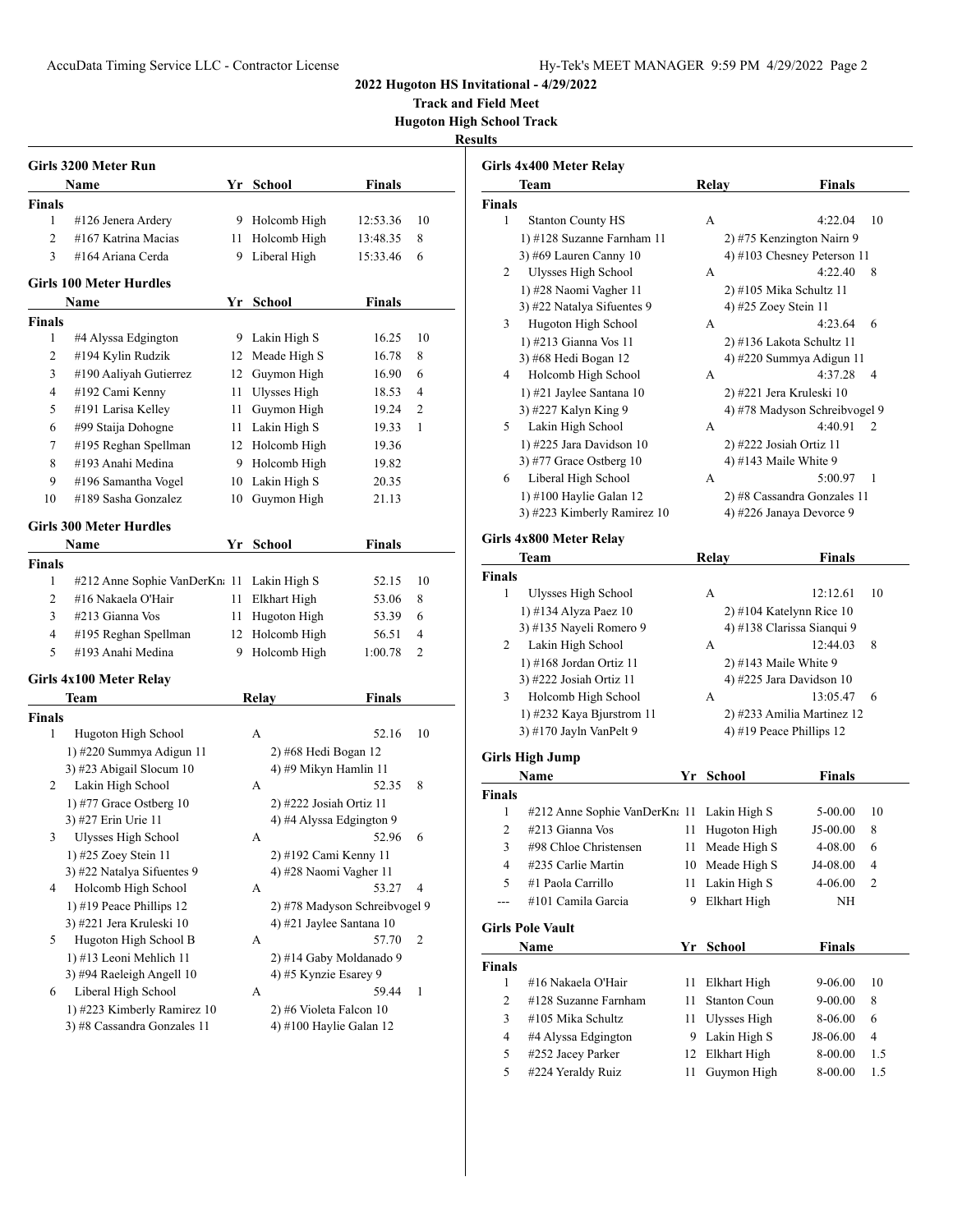**Track and Field Meet Hugoton High School Track**

|                         |                                  |      |                     |               | <b>Results</b>          |
|-------------------------|----------------------------------|------|---------------------|---------------|-------------------------|
|                         | Finals  (Girls Pole Vault)       |      |                     |               |                         |
|                         | Name                             |      | Yr School           | <b>Finals</b> |                         |
| 7                       | #222 Josiah Ortiz                |      | 11 Lakin High S     | 7-06.00       |                         |
| ---                     | #253 Adrianna Williams           |      | 9 Holcomb High      | ΝH            |                         |
| ---                     | #232 Kaya Bjurstrom              | 11 - | Holcomb High        | ΝH            |                         |
| ---                     | #67 Taylor Ackley                | 11 - | Ulysses High        | ΝH            |                         |
| $---$                   | #167 Katrina Macias              | 11   | Holcomb High        | ΝH            |                         |
| ---                     | #129 Ryleigh Foster              | 11   | Meade High S        | NΗ            |                         |
|                         | <b>Girls Long Jump</b>           |      |                     |               |                         |
|                         | Name                             | Yr   | <b>School</b>       | <b>Finals</b> |                         |
| <b>Finals</b>           |                                  |      |                     |               |                         |
| 1                       | #68 Hedi Bogan                   |      | 12 Hugoton High     | 15-05.75      | 10                      |
| 2                       | #220 Summya Adigun               | 11   | Hugoton High        | 15-05.00      | 8                       |
| $\overline{3}$          | #221 Jera Kruleski               | 10   | Holcomb High        | 14-11.75      | 6                       |
| $\overline{4}$          | #1 Paola Carrillo                |      | 11 Lakin High S     | 14-03.50      | 4                       |
| 5                       | #225 Jara Davidson               |      | 10 Lakin High S     | 14-01.00      | 2                       |
| 6                       | #227 Kalyn King                  |      | 9 Holcomb High      | J14-01.00     | 1                       |
| 7                       | #141 Gabby Uribe                 |      | 10 Guymon High      | 13-07.00      |                         |
| 8                       | #247 Yvette Guzman               |      | 10 Holcomb High     | 13-03.75      |                         |
| 9                       | #240 Melia Friesen               |      | 12 Meade High S     | 13-02.00      |                         |
| 10                      | #138 Clarissa Sianqui            |      | 9 Ulysses High      | 12-04.25      |                         |
| 11                      | #70 Alina Gruber                 |      | 10 Meade High S     | 12-02.25      |                         |
| 12                      | #133 Abrielle Medina             |      | 10 Hugoton High     | 12-01.00      |                         |
| 13                      | #134 Alyza Paez                  |      | 10 Ulysses High     | 12-00.75      |                         |
| 14                      | #135 Nayeli Romero               |      | 9 Ulysses High      | 12-00.50      |                         |
| 15                      | #80 Halle Woodrow                |      | 9 Lakin High S      | 11-06.50      |                         |
| 16                      | #248 Olivia Hill                 |      | 9 Guymon High       | 11-01.75      |                         |
| 16                      | #226 Janaya Devorce              |      | 9 Liberal High      | 11-01.75      |                         |
| 18                      | #3 Tala Eckert                   | 11   | Rolla High S        | 10-05.75      |                         |
| 19                      | #241 Kaylee Velazguez            |      | 9 Liberal High      | 10-02.50      |                         |
| 20                      | #12 Lilly Martin                 |      | 9 Hugoton High      | 10-01.50      |                         |
| 21                      | #249 Kaelin Huber                | 11   | Rolla High S        | 9-11.25       |                         |
|                         |                                  |      |                     |               |                         |
|                         | <b>Girls Triple Jump</b><br>Name |      | Yr School           | <b>Finals</b> |                         |
| <b>Finals</b>           |                                  |      |                     |               |                         |
| 1                       | #220 Summya Adigun               | 11   | Hugoton High        | 34-03.50      | 10                      |
| $\overline{\mathbf{c}}$ | #212 Anne Sophie VanDerKn: 11    |      | Lakin High S        | 33-01.50      | 8                       |
| 3                       | #235 Carlie Martin               |      | 10 Meade High S     | 32-05.75      | 6                       |
| 4                       | #221 Jera Kruleski               | 10   | Holcomb High        | 32-01.50      | 4                       |
| 5                       | #233 Amilia Martinez             | 12   | Holcomb High        | 31-06.00      | $\overline{\mathbf{c}}$ |
| 6                       | #227 Kalyn King                  |      | 9 Holcomb High      | 31-01.50      | 1                       |
| $\tau$                  | #240 Melia Friesen               |      | 12 Meade High S     | 29-10.75      |                         |
| 8                       | #225 Jara Davidson               |      | 10 Lakin High S     | 29-10.50      |                         |
| 9                       | #138 Clarissa Sianqui            |      | 9 Ulysses High      | 28-10.50      |                         |
| 10                      | #135 Nayeli Romero               | 9.   | <b>Ulysses High</b> | 27-06.00      |                         |
| 11                      | #72 Anella Long                  | 9.   | Elkhart High        | 25-11.00      |                         |
| ---                     | #80 Halle Woodrow                | 9.   | Lakin High S        | <b>FOUL</b>   |                         |
| ---                     | #226 Janaya Devorce              |      | 9 Liberal High      | <b>FOUL</b>   |                         |
|                         |                                  |      |                     |               |                         |
|                         | <b>Girls Shot Put</b><br>Name    |      | Yr School           | <b>Finals</b> |                         |
| Finals                  |                                  |      |                     |               |                         |
| 1                       | #9 Mikyn Hamlin                  | 11   | Hugoton High        | 35-00.00      | 10                      |
|                         |                                  |      |                     |               |                         |

| 2              | #279 Veya Gonzalez         | 11   | Guymon High         | 34-08.75      | 8            |
|----------------|----------------------------|------|---------------------|---------------|--------------|
| 3              | #268 Nicole Ruda           | 12   | Holcomb High        | 32-04.50      | 6            |
| 4              | #260 Taegan Bachman        | 11   | Lakin High S        | 30-09.00      | 4            |
| 5              | #275 Shelby Christensen    | 12   | Meade High S        | 30-04.00      | 2            |
| 6              | #271 Taia Valasco          | 12   | Ulysses High        | 29-02.50      | 1            |
| 7              | #265 Lexi Kepley           | 12   | Holcomb High        | 28-11.00      |              |
| 8              | #273 Celina Aldana         | 12   | Holcomb High        | 28-05.75      |              |
| 9              | #276 Tori Coble            | 11   | Guymon High         | 27-09.50      |              |
| 10             | #264 Brooke Groth          | 11   | Lakin High S        | 27-03.50      |              |
| 10             | #196 Samantha Vogel        |      | 10 Lakin High S     | 27-03.50      |              |
| 12             | #269 Dallas Sherman        | 9.   | Meade High S        | 26-09.00      |              |
| 13             | #263 Dalia Garcia          |      | 12 Ulysses High     | 26-01.25      |              |
| 14             | #94 Raeleigh Angell        | 10   | Hugoton High        | 26-01.00      |              |
| 15             | #278 Alessandra Gonzalez   | 10   | Elkhart High        | 24-10.25      |              |
| 16             | #274 Brittney Carrasco     | 10   | Guymon High         | 24-01.50      |              |
| 17             | #261 Aaralyn Flores        | 9.   | <b>Ulysses High</b> | 20-05.25      |              |
| 18             | #272 Anna Vink             | 12   | Hugoton High        | 20-04.00      |              |
| 19             | #277 Abi Garcia            | 11   | Hugoton High        | 20-00.50      |              |
| 20             | #270 Addison Shirk         | 10   | Stanton Coun        | 19-01.25      |              |
| 21             | #249 Kaelin Huber          | 11   | Rolla High S        | 16-08.50      |              |
|                |                            |      |                     |               |              |
|                | <b>Girls Discus Throw</b>  |      |                     |               |              |
|                | Name                       |      | Yr School           | <b>Finals</b> |              |
| Finals         |                            |      |                     |               |              |
| 1              | #279 Veya Gonzalez         | 11   | Guymon High         | 105-05        | 10           |
| 2              | #268 Nicole Ruda           | 12   | Holcomb High        | 98-05         | 8            |
| 3              | #263 Dalia Garcia          |      | 12 Ulysses High     | 95-03         | 6            |
| $\overline{4}$ | #271 Taia Valasco          |      | 12 Ulysses High     | 89-08         | 4            |
| 5              | #269 Dallas Sherman        | 9.   | Meade High S        | 83-02         | 2            |
| 6              | #275 Shelby Christensen    | 12   | Meade High S        | 83-00         | 1            |
| 7              | #260 Taegan Bachman        | 11 - | Lakin High S        | 79-00         |              |
| 8              | #266 Harley Paul           | 11   | Meade High S        | 75-00         |              |
| 9              | #261 Aaralyn Flores        | 9.   | Ulysses High        | 66-10         |              |
| 10             | #273 Celina Aldana         | 12   | Holcomb High        | 66-07         |              |
| 11             | #265 Lexi Kepley           | 12   | Holcomb High        | 60-04.50      |              |
| 12             | #72 Anella Long            | 9    | Elkhart High        | 55-05.50      |              |
| 13             | #272 Anna Vink             | 12   | Hugoton High        | 55-04         |              |
| 14             | #278 Alessandra Gonzalez   | 10   | Elkhart High        | 53-00.50      |              |
| 15             | #270 Addison Shirk         | 10   | <b>Stanton Coun</b> | 48-04         |              |
| 16             | #277 Abi Garcia            |      | 11 Hugoton High     | 44-06         |              |
| 17             | #249 Kaelin Huber          | 11   | Rolla High S        | 41-05         |              |
| ---            | #276 Tori Coble            | 11   | Guymon High         | FOUL          |              |
|                | <b>Girls Javelin Throw</b> |      |                     |               |              |
|                | Name                       | Yr   | <b>School</b>       | <b>Finals</b> |              |
| <b>Finals</b>  |                            |      |                     |               |              |
| 1              | #268 Nicole Ruda           | 12   | Holcomb High        | 107-08        | 10           |
| $\overline{c}$ | #266 Harley Paul           | 11   | Meade High S        | 98-09         | 8            |
| 3              | #269 Dallas Sherman        | 9.   | Meade High S        | 94-08         | 6            |
| 4              | #260 Taegan Bachman        | 11   | Lakin High S        | 89-06         | 4            |
| 5              | #264 Brooke Groth          | 11   | Lakin High S        | 86-00         | 2            |
| 6              | #265 Lexi Kepley           | 12   | Holcomb High        | 83-10         | $\mathbf{1}$ |
| 7              | #69 Lauren Canny           | 10   | <b>Stanton Coun</b> | 78-09         |              |
| 8              | #196 Samantha Vogel        | 10   | Lakin High S        | 77-03         |              |
| 9              | #271 Taia Valasco          | 12   | <b>Ulysses High</b> | 76-02         |              |
|                |                            |      |                     |               |              |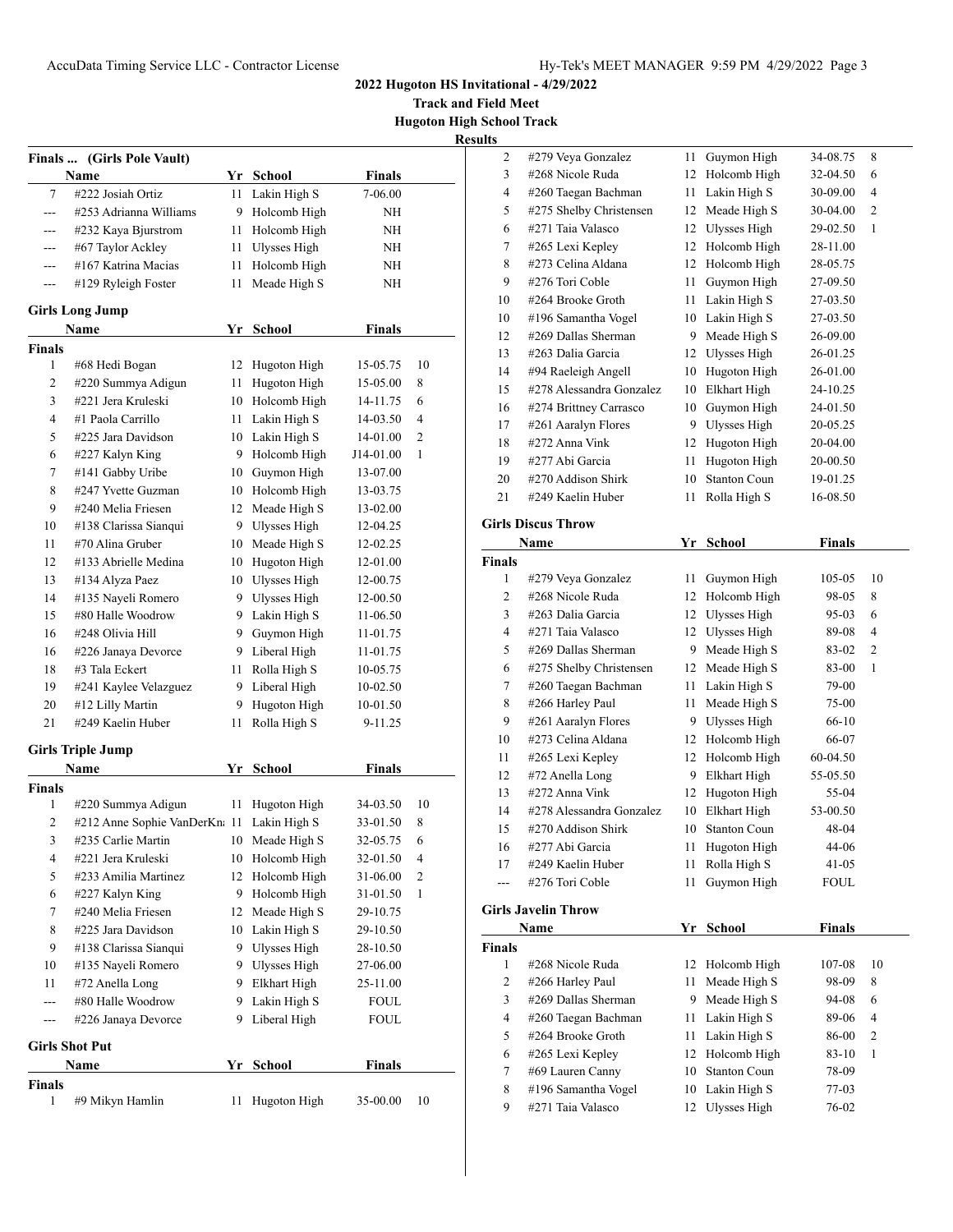**Track and Field Meet Hugoton High School Track**

| r<br>ш<br>۰<br>۰<br>-,<br>ш |
|-----------------------------|
|                             |

| Finals  (Girls Javelin Throw) |                                       |    |                             |               |    |  |
|-------------------------------|---------------------------------------|----|-----------------------------|---------------|----|--|
|                               | Name                                  |    | Yr School                   | <b>Finals</b> |    |  |
| 10                            | #263 Dalia Garcia                     | 12 | <b>Ulysses High</b>         | 75-02         |    |  |
| 11                            | #129 Ryleigh Foster                   | 11 | Meade High S                | 73-05         |    |  |
| 12                            | #261 Aaralyn Flores                   | 9. | Ulysses High                | 67-11         |    |  |
| 13                            | #267 Emily Resendiz                   | 10 | Holcomb High                | 64-00         |    |  |
| 14                            | #102 Kaia Orth                        | 9. | Elkhart High                | 54-06         |    |  |
| 15                            | #262 Abigail Garcia                   | 11 | Hugoton High                | 48-07         |    |  |
| 16                            | #3 Tala Eckert                        | 11 | Rolla High S                | 39-00         |    |  |
| 17                            | #272 Anna Vink                        | 12 | Hugoton High                | 38-09         |    |  |
| 18                            | #270 Addison Shirk                    | 10 | Stanton Coun                | $35-00$       |    |  |
|                               | <b>Boys 100 Meter Dash</b>            |    |                             |               |    |  |
|                               | Name                                  | Yr | School                      | <b>Finals</b> |    |  |
|                               |                                       |    |                             |               |    |  |
| Finals<br>1                   | #55 Dominique Orosco                  |    | 10 Holcomb High             | 11.50         | 10 |  |
| 2                             | #43 Brady Hendrix                     |    | 12 Lakin High S             | 11.51         | 8  |  |
| 3                             | #52 Damon Mesa                        |    | Holcomb High                |               |    |  |
|                               |                                       | 10 |                             | 11.75         | 6  |  |
| 4                             | #32 Braydon Bastin<br>#35 Evan Cortez | 10 | Holcomb High                | 11.81         | 4  |  |
| 5                             | #54 Thomas Mussman                    | 11 | Ulysses High<br>Guymon High | 11.92         | 2  |  |
| 6                             |                                       | 12 |                             | 11.93         | 1  |  |
| 7                             | #63 Armando Salcido                   | 9. | Lakin High S                | 12.14         |    |  |
| 8                             | #49 Santiago Macias                   | 11 | Hugoton High                | 12.16         |    |  |
| 9                             | #58 Angel Perez                       | 12 | Guymon High                 | 12.17         |    |  |
| 10                            | #65 Erick Tinoco                      | 12 | Hugoton High                | 12.20         |    |  |
| 11                            | #34 Samuel Canny                      | 12 | <b>Stanton Coun</b>         | 12.24         |    |  |
| 11                            | #36 Aitor Curto                       | 12 | Lakin High S                | 12.24         |    |  |
| 13                            | #41 Broc Harland                      | 11 | Ulysses High                | 12.28         |    |  |
| 14                            | #64 Braysen Salinas                   |    | 10 Ulysses High             | 12.32         |    |  |
| 15                            | #62 Cade Reynolds                     | 11 | Hugoton High                | 12.54         |    |  |
| 16                            | #48 Max Knapmiller                    | 9. | Moscow High                 | 12.55         |    |  |
| 17                            | #33 Thomas Brown                      | 11 | Rolla High S                | 12.72         |    |  |
| 18                            | #40 Isaiah Guinn                      | 10 | Liberal High                | 12.83         |    |  |
| 19                            | #46 Joshua Hughes                     | 12 | Meade High S                | 12.85         |    |  |
| 20                            | #37 Zayden Dorsey                     | 11 | Moscow High                 | 12.90         |    |  |
| 21                            | #51 Adam Mendoza                      | 11 | Hugoton High                | 12.91         |    |  |
| 22                            | #60 Aaron Quevedo                     | 12 | Hugoton High                | 12.95         |    |  |
| 23                            | #39 Emmitt Espinoza                   | 12 | Elkhart High                | 13.04         |    |  |
| 24                            | #30 Jose Alvarado                     | 9. | Rolla High S                | 13.06         |    |  |
| 25                            | #47 Myles Kelsay                      |    | 12 Meade High S             | 13.08         |    |  |
| 26                            | #42 Griffin Heger                     | 10 | Hugoton High                | 13.25         |    |  |
| 27                            | #50 Isaac Martin                      | 10 | Hugoton High                | 13.26         |    |  |
| 28                            | #53 Ivan Moreno                       | 10 | Liberal High                | 13.27         |    |  |
| 29                            | #57 Alex Pena                         | 9  | Elkhart High                | 13.30         |    |  |
| 30                            | #31 Adan Amador                       | 9  | Liberal High                | 13.40         |    |  |
| 31                            | #66 Lennox Torres                     | 9  | Hugoton High                | 13.41         |    |  |
| 32                            | #45 Ben Hollingsworth                 | 12 | Elkhart High                | 13.78         |    |  |
| 33                            | #38 Sam Ehrlich                       | 10 | <b>Stanton Coun</b>         | 14.06         |    |  |
| 34                            | #56 Ethan Paul                        | 12 | Meade High S                | 14.17         |    |  |
| 35                            | #44 Johnathan Hernandez               | 9  | <b>Stanton Coun</b>         | 14.28         |    |  |
| 36                            | #59 Ryan Price                        | 9. | Rolla High S                | 15.85         |    |  |

|               | Name                                          |         | Yr School                          | <b>Finals</b>      |                |
|---------------|-----------------------------------------------|---------|------------------------------------|--------------------|----------------|
| <b>Finals</b> |                                               |         |                                    |                    |                |
| 1             | #43 Brady Hendrix                             |         | 12 Lakin High S                    | 23.25              | 10             |
| 2             | #55 Dominique Orosco                          |         | 10 Holcomb High                    | 23.49              | 8              |
| 3             | #35 Evan Cortez                               |         | 11 Ulysses High                    | 24.14              | 6              |
| 4             | #52 Damon Mesa                                |         | 10 Holcomb High                    | 24.52              | 4              |
| 5             | #63 Armando Salcido                           |         | 9 Lakin High S                     | 24.70              | $\overline{2}$ |
| 6             | #32 Braydon Bastin                            |         | 10 Holcomb High                    | 24.89              | 1              |
| 7             | #92 Christian Zizumbo                         |         | 9 Hugoton High                     | 24.97              |                |
| 8             | #33 Thomas Brown                              | 11      | Rolla High S                       | 25.13              |                |
| 9             | #88 Danzel Mendez                             |         | 10 Ulysses High                    | 25.24              |                |
| 10            | #82 Carson Bennett                            | 11 -    | Hugoton High                       | 25.33              |                |
| 11            | #36 Aitor Curto                               |         | 12 Lakin High S                    | 25.74              |                |
| 12            | #51 Adam Mendoza                              | 11      | Hugoton High                       | 26.29              |                |
|               | #83 Luis Cruz                                 |         |                                    |                    |                |
| 13<br>14      | #90 Elijah Navarro                            | 11<br>9 | Hugoton High<br>Liberal High       | 26.75<br>26.75     |                |
| 15            | #57 Alex Pena                                 |         | 9 Elkhart High                     | 26.95              |                |
|               |                                               |         |                                    |                    |                |
| 16            | #39 Emmitt Espinoza<br>#89 Ariel Morua        |         | 12 Elkhart High                    | 27.04              |                |
| 17            |                                               |         | 11 Liberal High                    | 27.06              |                |
| 18            | #91 Brad Opat                                 |         | 10 Liberal High                    | 27.21              |                |
| 19            | #66 Lennox Torres                             |         | 9 Hugoton High                     | 27.21              |                |
| 20            | #85 Blair Jones                               |         | 9 Hugoton High                     | 27.22              |                |
| 21            | #45 Ben Hollingsworth                         |         | 12 Elkhart High                    | 28.17              |                |
| 22            | #87 Dasean Lewis                              |         | 10 Hugoton High                    | 28.29              |                |
|               |                                               |         |                                    |                    |                |
| 23            | #59 Ryan Price                                | 9       | Rolla High S                       | 30.85              |                |
|               | <b>Boys 400 Meter Dash</b>                    |         |                                    |                    |                |
|               | Name                                          |         | Yr School                          | <b>Finals</b>      |                |
| <b>Finals</b> |                                               |         |                                    |                    |                |
| 1             | #108 Uziel Carrasco                           | 12      | <b>Stanton Coun</b>                | 54.82              | 10             |
| 2             | #119 Tyler Long                               |         | 10 Holcomb High                    | 55.55              | 8              |
| 3             | #92 Christian Zizumbo                         |         | 9 Hugoton High                     | 56.60              | 6              |
| 4             | #49 Santiago Macias                           |         | 11 Hugoton High                    | 57.59              | 4              |
| 5             | #124 Maison Wiginton                          |         | 11 Ulysses High                    | 57.78              | 2              |
| 6             | #114 Izeyah Harris                            |         | 10 Hugoton High                    | 58.09              | 1              |
| 7             | #121 Eric Munson                              |         | 9 Lakin High S                     | 58.52              |                |
| 8             | #107 Lexton Batie                             |         | 10 Liberal High                    | 58.96              |                |
| 9             |                                               |         | 10 Liberal High                    | 59.53              |                |
| 10            | #111 Jorge Gonzales                           |         |                                    |                    |                |
| 11            | #106 Edgar Alvarado<br>#115 Alexis Jimenez    |         | 10 Liberal High<br>10 Hugoton High | 1:01.29<br>1:01.39 |                |
| 12            |                                               | 12      |                                    |                    |                |
|               | #113 Hugo Guzman<br>#109 Alexander Davis      |         | Holcomb High                       | 1:01.77            |                |
| 13            | #258 Andrew Scott                             | 10      | Holcomb High                       | 1:02.40            |                |
| 14            |                                               | 12      | Ulysses High                       | 1:03.72            |                |
| 15            | #112 Abel Guillen                             | 11      | Elkhart High                       | 1:03.85            |                |
| 16            | #85 Blair Jones                               | 9       | Hugoton High                       | 1:03.94            |                |
| 17<br>18      | #44 Johnathan Hernandez<br>#116 Timmy Johnson | 9       | Stanton Coun<br>9 Lakin High S     | 1:04.35<br>1:04.95 |                |

## **Boys 800 Meter Run**

|        | <b>Name</b>        | Yr School       | <b>Finals</b> |     |
|--------|--------------------|-----------------|---------------|-----|
| Finals |                    |                 |               |     |
|        | #146 Lawson Beymer | 11 Lakin High S | 2:02.76       | -10 |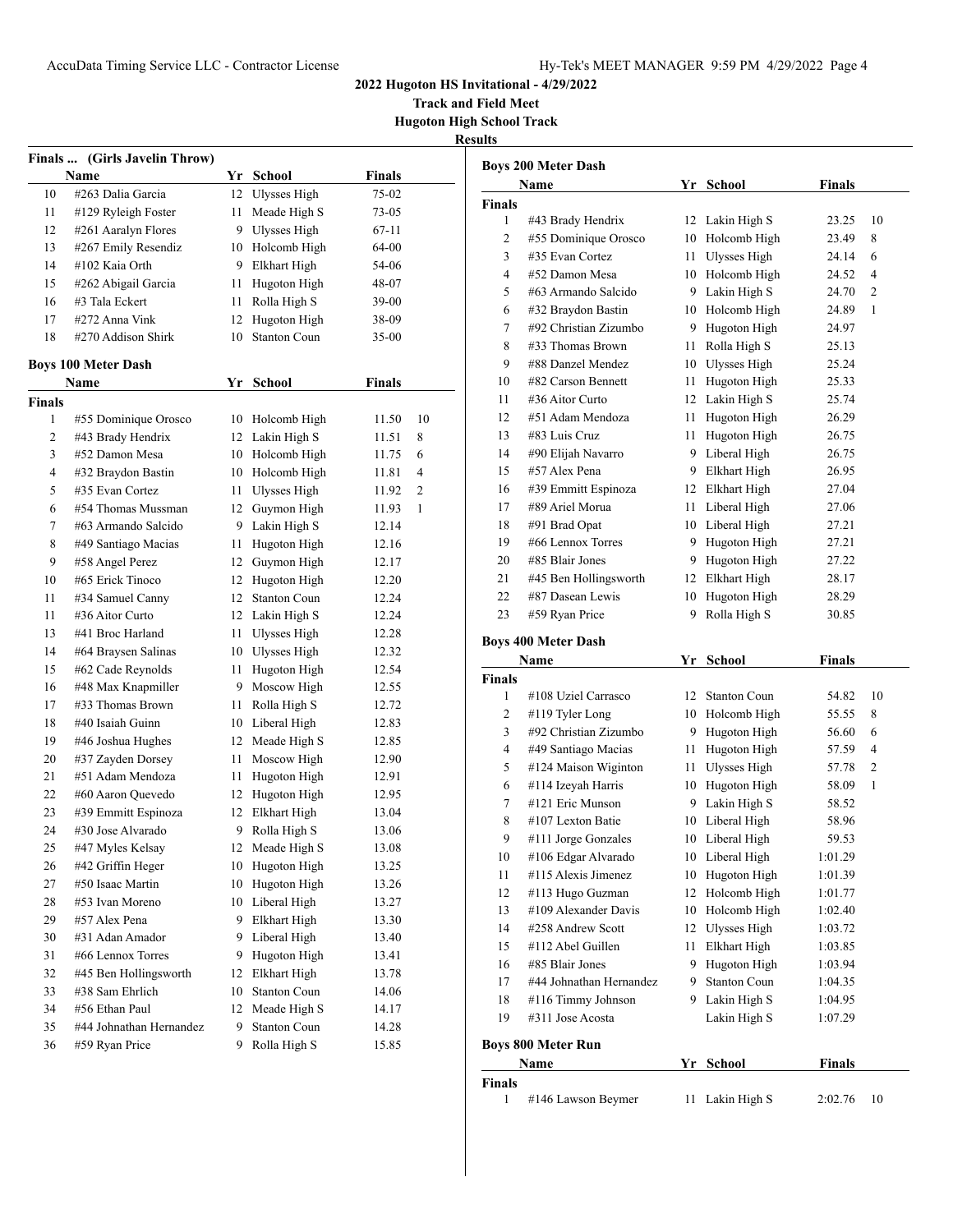**Track and Field Meet Hugoton High School Track**

#### **Results**

|               | Finals  (Boys 800 Meter Run) |    |                     |               |    |
|---------------|------------------------------|----|---------------------|---------------|----|
|               | Name                         |    | Yr School           | Finals        |    |
| 2             | #149 Kamryn Golub            | 11 | <b>Stanton Coun</b> | 2:14.15       | 8  |
| 3             | #152 Landon Leonard          | 9. | Holcomb High        | 2:16.47       | 6  |
| 4             | #157 Eirik Ramos             | 9. | Holcomb High        | 2:20.94       | 4  |
| 5             | #162 Jamyn Wolters           | 12 | Hugoton High        | 2:26.92       | 2  |
| 6             | #123 Brandon Robles          | 10 | <b>Stanton Coun</b> | 2:28.49       | 1  |
| 7             | #159 Spencer Schmidt         | 12 | <b>Stanton Coun</b> | 2:29.23       |    |
| 8             | #156 Saul Ortega             |    | 10 Liberal High     | 2:30.88       |    |
| 9             | #161 Rylan Williams          | 10 | Rolla High S        | 2:31.15       |    |
| 10            | #83 Luis Cruz                | 11 | Hugoton High        | 2:32.86       |    |
| 11            | #121 Eric Munson             | 9  | Lakin High S        | 2:36.88       |    |
| 12            | #145 Sergio Aguiler          | 9  | Liberal High        | 2:37.70       |    |
| 13            | #144 Angel Aguilar           | 10 | Ulysses High        | 2:38.32       |    |
| 14            | #163 Zackary Zambrano        | 11 | Hugoton High        | 2:38.85       |    |
| 15            | #158 Christian Rojas         | 12 | Liberal High        | 2:41.39       |    |
|               | <b>Boys 1600 Meter Run</b>   |    |                     |               |    |
|               | Name                         | Yr | <b>School</b>       | <b>Finals</b> |    |
| <b>Finals</b> |                              |    |                     |               |    |
| 1             | #146 Lawson Beymer           | 11 | Lakin High S        | 4:54.49       | 10 |
| 2             | #149 Kamryn Golub            | 11 | <b>Stanton Coun</b> | 5:00.37       | 8  |
| 3             | #174 Nathan Hernandez        | 12 | Guymon High         | 5:00.53       | 6  |
| 4             | #153 Alex Luce               | 9. | Lakin High S        | 5:00.67       | 4  |
| 5             | #173 Jose Gonzalez           |    | 12 Elkhart High     | 5:08.98       | 2  |
| 6             | #180 Leo Shelden             | 11 | Lakin High S        | 5:12.02       | 1  |
| 7             | #154 Jobjosiah Muthiani      | 9. | Meade High S        | 5:19.90       |    |
| 8             | #157 Eirik Ramos             |    | 9 Holcomb High      | 5:25.31       |    |
| 9             | #123 Brandon Robles          | 10 | <b>Stanton Coun</b> | 5:30.16       |    |
| 10            | #148 Anthony Godfrey         |    | 9 Meade High S      | 5:36.37       |    |
| 11            | #162 Jamyn Wolters           |    | 12 Hugoton High     | 5:47.79       |    |
| 12            | #175 Breckin McClure         | 9. | Holcomb High        | 5:51.96       |    |
| 13            | #181 Mario Sosa              | 11 | Liberal High        | 5:57.88       |    |
| 14            | #171 Ricky Eggers            | 10 | Guymon High         | 5:58.79       |    |
| 15            | #172 Daniel Gonzalez         | 9  | Hugoton High        | 6:02.00       |    |
| 16            | #176 Yossen Meza             | 9  | Hugoton High        | 6:09.24       |    |
| 17            | #179 Jordan Roth             | 10 | Holcomb High        | 6:15.56       |    |
| 18            | #182 Jeremy Sutherland       | 10 | Moscow High         | 6:32.51       |    |
| 19            | #158 Christian Rojas         | 12 | Liberal High        | 6:39.28       |    |
| 20            | #178 Arron Orr               |    | 12 Meade High S     | 6:41.22       |    |
| 21            | #183 Fabian Tarango          | 12 | Liberal High        | 6:48.38       |    |
| 22            | #147 Dakota Compaan          | 11 | Rolla High S        | 8:03.73       |    |
|               | <b>Boys 3200 Meter Run</b>   |    |                     |               |    |
|               | Name                         | Yr | <u>School</u>       | Finals        |    |
| Finals        |                              |    |                     |               |    |
| 1             | #184 Ryan Wenman             | 12 | <b>Stanton Coun</b> | 11:07.80      | 10 |
| 2             | #153 Alex Luce               | 9  | Lakin High S        | 11:10.41      | 8  |

 #173 Jose Gonzalez 12 Elkhart High 11:32.25 6 #180 Leo Shelden 11 Lakin High S 11:36.88 4 #187 Daegan VanPelt 12 Holcomb High 11:42.90 2 #175 Breckin McClure 9 Holcomb High 12:27.09 1 #181 Mario Sosa 11 Liberal High 13:06.83 #185 Christofer Aponte 9 Holcomb High 16:20.64

| <b>Boys 110 Meter Hurdles</b> |                                                        |      |                              |               |    |  |  |
|-------------------------------|--------------------------------------------------------|------|------------------------------|---------------|----|--|--|
|                               | Name                                                   |      | Yr School                    | <b>Finals</b> |    |  |  |
| <b>Finals</b>                 |                                                        |      |                              |               |    |  |  |
| 1                             | #207 Grayden Stapleton                                 |      | 11 Meade High S              | 16.62         | 10 |  |  |
| $\overline{c}$                | #199 Ashton Burrows                                    |      | 12 Hugoton High              | 16.78         | 8  |  |  |
| 3                             | #205 Manny Reyes                                       |      | 10 Holcomb High              | 17.23         | 6  |  |  |
| 4                             | #203 Greg Martinez                                     |      | 10 Holcomb High              | 17.50         | 4  |  |  |
| 5                             | #198 Curtis Beam                                       |      | 12 Lakin High S              | 18.09         | 2  |  |  |
| 6                             | #202 Grady LeGrange                                    |      | 10 Guymon High               | 18.44         | 1  |  |  |
| 7                             | #200 Tyelor Holloway                                   |      | 9 Lakin High S               | 18.73         |    |  |  |
| 8                             | #206 Ben Scott                                         |      | 12 Ulysses High              | 18.87         |    |  |  |
| 9                             | #116 Timmy Johnson                                     |      | 9 Lakin High S               | 19.47         |    |  |  |
| 10                            | #197 Colton Adams                                      |      | 12 Stanton Coun              | 19.54         |    |  |  |
| 11                            | #208 Hawk Vainerere                                    |      | 9 Holcomb High               | 20.06         |    |  |  |
| 12                            | #156 Saul Ortega                                       |      | 10 Liberal High              | 20.09         |    |  |  |
| 13                            | #204 Edel Moreno                                       | 11 - | Hugoton High                 | 20.70         |    |  |  |
| 14                            | #163 Zackary Zambrano                                  |      | 11 Hugoton High              | 23.22         |    |  |  |
| 15                            | #201 Alex Koerner                                      | 9    | Liberal High                 | 23.22         |    |  |  |
| 16                            | #209 Erick Valenzuela                                  | 9    | Liberal High                 | 25.42         |    |  |  |
|                               |                                                        |      |                              |               |    |  |  |
|                               | <b>Boys 300 Meter Hurdles</b>                          |      |                              |               |    |  |  |
|                               | Name                                                   |      | Yr School                    | <b>Finals</b> |    |  |  |
| <b>Finals</b>                 |                                                        |      |                              |               |    |  |  |
| 1                             | #216 Tyler Tarpley                                     |      | 12 Lakin High S              | 42.71         | 10 |  |  |
| 2                             | #205 Manny Reyes                                       |      | 10 Holcomb High              | 44.62         | 8  |  |  |
| 3                             | #214 Junior Gonzalez                                   |      | 12 Lakin High S              | 45.60         | 6  |  |  |
| 4                             | #203 Greg Martinez                                     |      | 10 Holcomb High              | 46.80         | 4  |  |  |
| 5                             | #200 Tyelor Holloway                                   |      | 9 Lakin High S               | 47.45         | 2  |  |  |
| 6                             | #197 Colton Adams                                      |      | 12 Stanton Coun              | 47.92         | 1  |  |  |
| 7                             | #204 Edel Moreno                                       |      | 11 Hugoton High              | 50.09         |    |  |  |
| 8                             | #208 Hawk Vainerere                                    |      | 9 Holcomb High               | 51.26         |    |  |  |
| 9                             | #201 Alex Koerner                                      | 9    | Liberal High                 | 52.43         |    |  |  |
| 10                            | #209 Erick Valenzuela                                  | 9    | Liberal High                 | 52.44         |    |  |  |
|                               |                                                        |      |                              |               |    |  |  |
|                               | <b>Boys 4x100 Meter Relay</b>                          |      |                              |               |    |  |  |
|                               | Team                                                   |      | Relay                        | Finals        |    |  |  |
| <b>Finals</b>                 |                                                        |      |                              |               |    |  |  |
| 1                             | Holcomb High School                                    |      | А                            | 44.45         | 10 |  |  |
|                               | 1) #52 Damon Mesa 10                                   |      | 2) #32 Braydon Bastin 10     |               |    |  |  |
|                               | 3) #55 Dominique Orosco 10                             |      | 4) #205 Manny Reyes 10       |               |    |  |  |
| 2                             | Lakin High School                                      |      | А                            | 44.55         | 8  |  |  |
|                               | 1) #216 Tyler Tarpley 12                               |      | 2) #217 Servando Gonzalez 12 |               |    |  |  |
| 3                             | 3) #63 Armando Salcido 9<br><b>Ulysses High School</b> |      | 4) #43 Brady Hendrix 12<br>А | 46.32         | 6  |  |  |
|                               | 1) #219 Brennan Vagher 12                              |      | 2) #41 Broc Harland 11       |               |    |  |  |
|                               | 3) #64 Braysen Salinas 10                              |      | 4) #35 Evan Cortez 11        |               |    |  |  |
| 4                             | Hugoton High School                                    |      | А                            | 46.49         | 4  |  |  |
|                               | 1) #199 Ashton Burrows 12                              |      | 2) #62 Cade Reynolds 11      |               |    |  |  |
|                               | 3) #51 Adam Mendoza 11                                 |      | 4) #49 Santiago Macias 11    |               |    |  |  |
| 5                             | Hugoton High School B                                  |      | А                            | 48.39         | 2  |  |  |
|                               | 1) #65 Erick Tinoco 12                                 |      | 2) #110 Emmett Gaskill 10    |               |    |  |  |
|                               | 3) #42 Griffin Heger 10                                |      | 4) #50 Isaac Martin 10       |               |    |  |  |
|                               |                                                        |      |                              |               |    |  |  |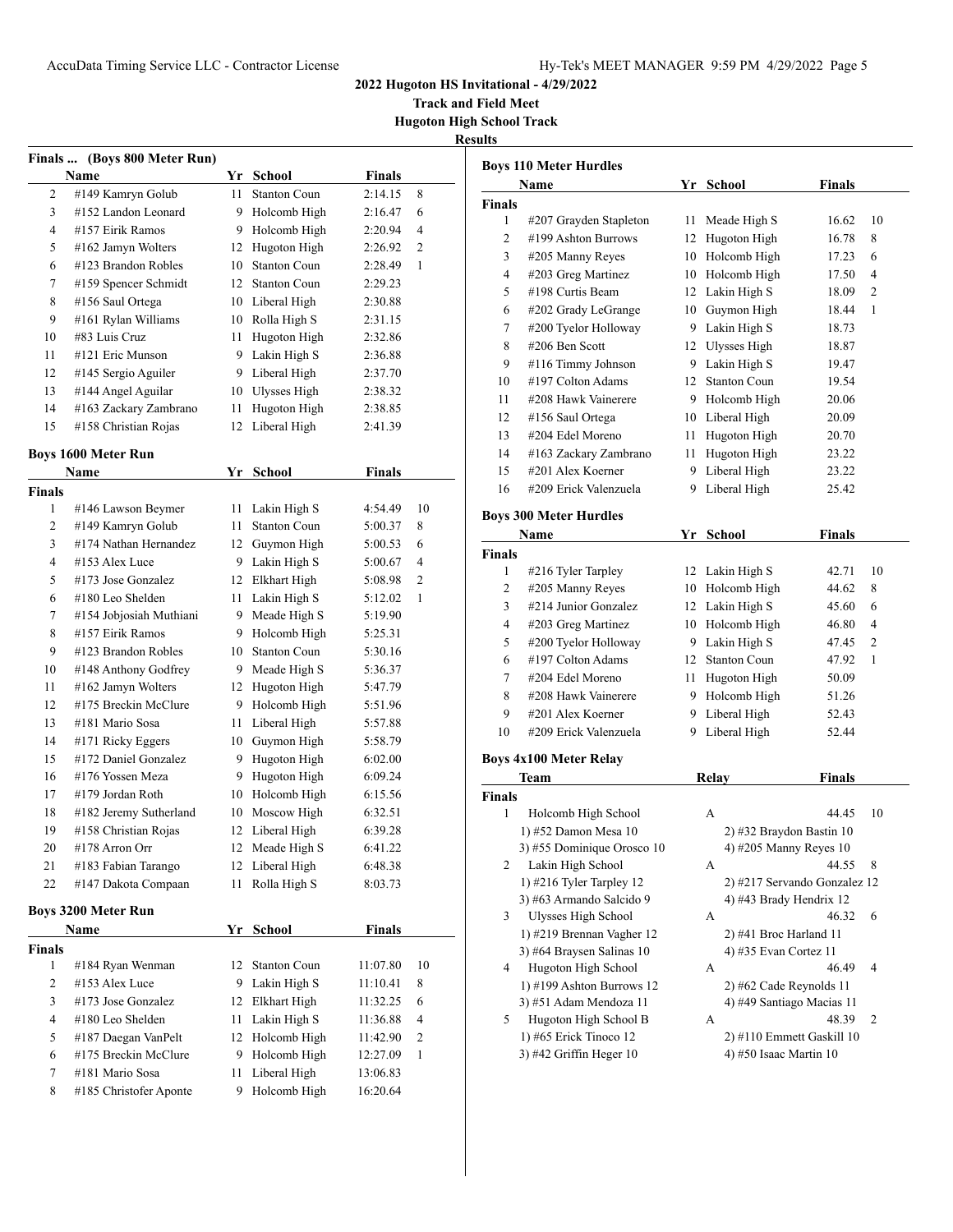**Track and Field Meet Hugoton High School Track**

|             | Finals  (Boys 4x100 Meter Relay) |       |                              |
|-------------|----------------------------------|-------|------------------------------|
|             | Team                             | Relay | Finals                       |
|             | Liberal High School              | А     | <b>DNF</b>                   |
|             | 1) #90 Elijah Navarro 9          |       | 2) #53 Ivan Moreno 10        |
|             | 3) #31 Adan Amador 9             |       | 4) #40 Isaiah Guinn 10       |
|             | <b>Boys 4x400 Meter Relay</b>    |       |                              |
|             | Team                             | Relay | Finals                       |
|             |                                  |       |                              |
| Finals<br>1 |                                  |       | 10                           |
|             | <b>Stanton County HS</b>         | А     | 3:34.58                      |
|             | 1) #159 Spencer Schmidt 12       |       | $2)$ #34 Samuel Canny 12     |
|             | 3) #228 Sam Davidson 12          |       | 4) #149 Kamryn Golub 11      |
| 2           | Lakin High School                | А     | 3:37.75<br>8                 |
|             | 1) #216 Tyler Tarpley 12         |       | 2) #217 Servando Gonzalez 12 |
|             | 3) #63 Armando Salcido 9         |       | 4) #43 Brady Hendrix 12      |
| 3           | <b>Ulysses High School</b>       | А     | 3:42.84<br>6                 |
|             | 1) #64 Braysen Salinas 10        |       | 2) #88 Danzel Mendez 10      |
|             | 3) #124 Maison Wiginton 11       |       | 4) #35 Evan Cortez 11        |
| 4           | Holcomb High School              | A     | 4<br>3:50.40                 |
|             | 1) #119 Tyler Long 10            |       | 2) #32 Braydon Bastin 10     |
|             | 3) #160 Braxton Sizemore 12      |       | 4) #55 Dominique Orosco 10   |
| 5           | Hugoton High School              | А     | 3:54.65<br>2                 |
|             | 1) #92 Christian Zizumbo 9       |       | 2) #62 Cade Reynolds 11      |
|             | 3) #114 Izeyah Harris $10$       |       | 4) #82 Carson Bennett 11     |
| 6           | Liberal High School              | А     | 4:03.23<br>1                 |
|             | 1) #106 Edgar Alvarado 10        |       | 2) #107 Lexton Batie 10      |
|             | 3) #229 Julian Harvey 10         |       | 4) #90 Elijah Navarro 9      |
| 7           | Hugoton High School B            | А     | 4:16.51                      |
|             | 1) #85 Blair Jones 9             |       | 2) #83 Luis Cruz 11          |
|             | 3) #115 Alexis Jimenez 10        |       | 4) #162 Jamyn Wolters $12$   |
|             | <b>Boys 4x800 Meter Relay</b>    |       |                              |
|             | Team                             | Relay | Finals                       |
| Finals      |                                  |       |                              |
| 1           | <b>Stanton County HS</b>         | А     | 10<br>8:58.01                |
|             | 1) #159 Spencer Schmidt 12       |       | 2) #184 Ryan Wenman 12       |
|             | 3) #149 Kamryn Golub 11          |       | 4) #108 Uziel Carrasco 12    |
| 2           | Guymon High School               | А     | 9:07.10<br>8                 |
|             | 1) #155 Harrison Oakes 10        |       | 2) #174 Nathan Hernandez 12  |
|             | 3) #150 Pedro Gomez 10           |       | 4) #177 Paul Oakes 12        |
| 3           | Lakin High School                | А     | 9:13.50<br>6                 |
|             | 1) #146 Lawson Beymer 11         |       | 2) #153 Alex Luce 9          |
|             | 3) #180 Leo Shelden 11           |       | 4) #121 Eric Munson 9        |
| 4           | Holcomb High School              | А     | 9:15.82<br>4                 |
|             | 1) #157 Eirik Ramos 9            |       | 2) #152 Landon Leonard 9     |
|             | 3) #234 Dally Schuetz 11         |       | 4) #160 Braxton Sizemore 12  |
| 5           | Meade High School                | А     | 10:06.66<br>2                |
|             | 1) #148 Anthony Godfrey 9        |       | 2) #154 Jobjosiah Muthiani 9 |
|             | 3) #86 Walker Koons 9            |       | 4) #178 Arron Orr 12         |
| 6           | Liberal High School              | А     | 10:15.83<br>1                |
|             | 1) #145 Sergio Aguiler 9         |       | 2) #183 Fabian Tarango 12    |
|             | 3) #181 Mario Sosa 11            |       | 4) #201 Alex Koerner 9       |
| 7           | Hugoton High School B            | А     | 10:18.00                     |
|             | 1) #172 Daniel Gonzalez 9        |       | 2) #163 Zackary Zambrano 11  |
|             | 3) #176 Yossen Meza 9            |       | 4) #162 Jamyn Wolters 12     |
|             |                                  |       |                              |

|                | Boys High Jump         |    |                 |               |                |
|----------------|------------------------|----|-----------------|---------------|----------------|
|                | Name                   |    | Yr School       | Finals        |                |
| Finals         |                        |    |                 |               |                |
| 1              | #237 Colter Oldham     |    | 9 Lakin High S  | 6-02.00       | 10             |
| 2              | #203 Greg Martinez     |    | 10 Holcomb High | 5-10.00       | 8              |
| 3              | #238 Austin Ritsema    |    | 9 Lakin High S  | $J5-10.00$    | 6              |
| 4              | #90 Elijah Navarro     |    | 9 Liberal High  | 5-06.00       | 4              |
| 5              | #214 Junior Gonzalez   |    | 12 Lakin High S | J5-06.00      | 2              |
| 6              | #161 Rylan Williams    |    | 10 Rolla High S | 5-04.00       | 0.5            |
| 6              | #87 Dasean Lewis       | 10 | Hugoton High    | 5-04.00       | 0.5            |
| 8              | #236 Bryson Novack     | 10 | Holcomb High    | J5-04.00      |                |
| 9              | #88 Danzel Mendez      | 10 | Ulysses High    | 5-02.00       |                |
| 10             | #175 Breckin McClure   | 9  | Holcomb High    | $J5-02.00$    |                |
| $---$          | #115 Alexis Jimenez    | 10 | Hugoton High    | ΝH            |                |
| ---            | #239 Owen Shores       | 12 | Rolla High S    | NΗ            |                |
|                | <b>Boys Pole Vault</b> |    |                 |               |                |
|                | Name                   | Yr | School          | <b>Finals</b> |                |
| Finals         |                        |    |                 |               |                |
| 1              | #254 Randall Coble     | 11 | Guymon High     | 12-06.00      | 10             |
| 2              | #258 Andrew Scott      |    | 12 Ulysses High | 12-00.00      | 8              |
| 3              | #203 Greg Martinez     |    | 10 Holcomb High | 11-06.00      | 6              |
| 4              | #250 Javian Granado    |    | 10 Lakin High S | J11-06.00     | 4              |
| 5              | #257 Kyan Rice         | 12 | Guymon High     | 11-00.00      | $\overline{2}$ |
| 6              | #202 Grady LeGrange    |    | 10 Guymon High  | 10-06.00      | 1              |
| 7              | #64 Braysen Salinas    | 10 | Ulysses High    | 10-00.00      |                |
| 8              | #208 Hawk Vainerere    | 9  | Holcomb High    | 9-06.00       |                |
| ---            | #239 Owen Shores       |    | 12 Rolla High S | ΝH            |                |
| ---            | #259 Allan Torres      | 11 | Liberal High    | NH            |                |
|                | #109 Alexander Davis   |    | 10 Holcomb High | NH            |                |
|                | #107 Lexton Batie      |    | 10 Liberal High | NH            |                |
| ---            | #256 Alejandro Pondo   | 10 | Liberal High    | NH            |                |
|                | Boys Long Jump         |    |                 |               |                |
|                | Name                   |    | Yr School       | <b>Finals</b> |                |
| Finals         |                        |    |                 |               |                |
| 1              | #52 Damon Mesa         | 10 | Holcomb High    | 20-01.00      | 10             |
| 2              | #244 Kasch Jackson     | 11 | Meade High S    | 19-06.75      | 8              |
| 3              | #81 Nahom Araya        | 9  | Guymon High     | 19-00.00      | 6              |
| $\overline{4}$ | #61 Justin Quevedo     | 9  | Hugoton High    | 18-02.75      | 4              |
| 5              | #37 Zayden Dorsey      | 11 | Moscow High     | 18-01.75      | $\mathbf{2}$   |
| 6              | #242 Pablo Arreola     | 11 | Lakin High S    | 17-08.50      | 1              |
| 7              | #60 Aaron Quevedo      | 12 | Hugoton High    | 17-08.25      |                |
| 8              | #49 Santiago Macias    | 11 | Hugoton High    | 17-06.50      |                |
| 9              | #110 Emmett Gaskill    | 10 | Hugoton High    | 17-06.00      |                |
| 10             | #83 Luis Cruz          | 11 | Hugoton High    | 17-00.50      |                |
| 11             | #245 Justin McKinley   | 12 | Elkhart High    | 16-09.00      |                |
| 12             | #30 Jose Alvarado      | 9  | Rolla High S    | 16-08.50      |                |
| 13             | #82 Carson Bennett     | 11 | Hugoton High    | 16-06.75      |                |
| 14             | #124 Maison Wiginton   | 11 | Ulysses High    | 16-05.00      |                |
| 15             | #111 Jorge Gonzales    | 10 | Liberal High    | 15-06.50      |                |
| 16             | #144 Angel Aguilar     | 10 | Ulysses High    | 15-05.50      |                |
| 17             | #243 Erick Arriaga     | 10 | Liberal High    | 15-00.25      |                |
| 18             | #33 Thomas Brown       | 11 | Rolla High S    | 14-03.50      |                |
|                |                        |    |                 |               |                |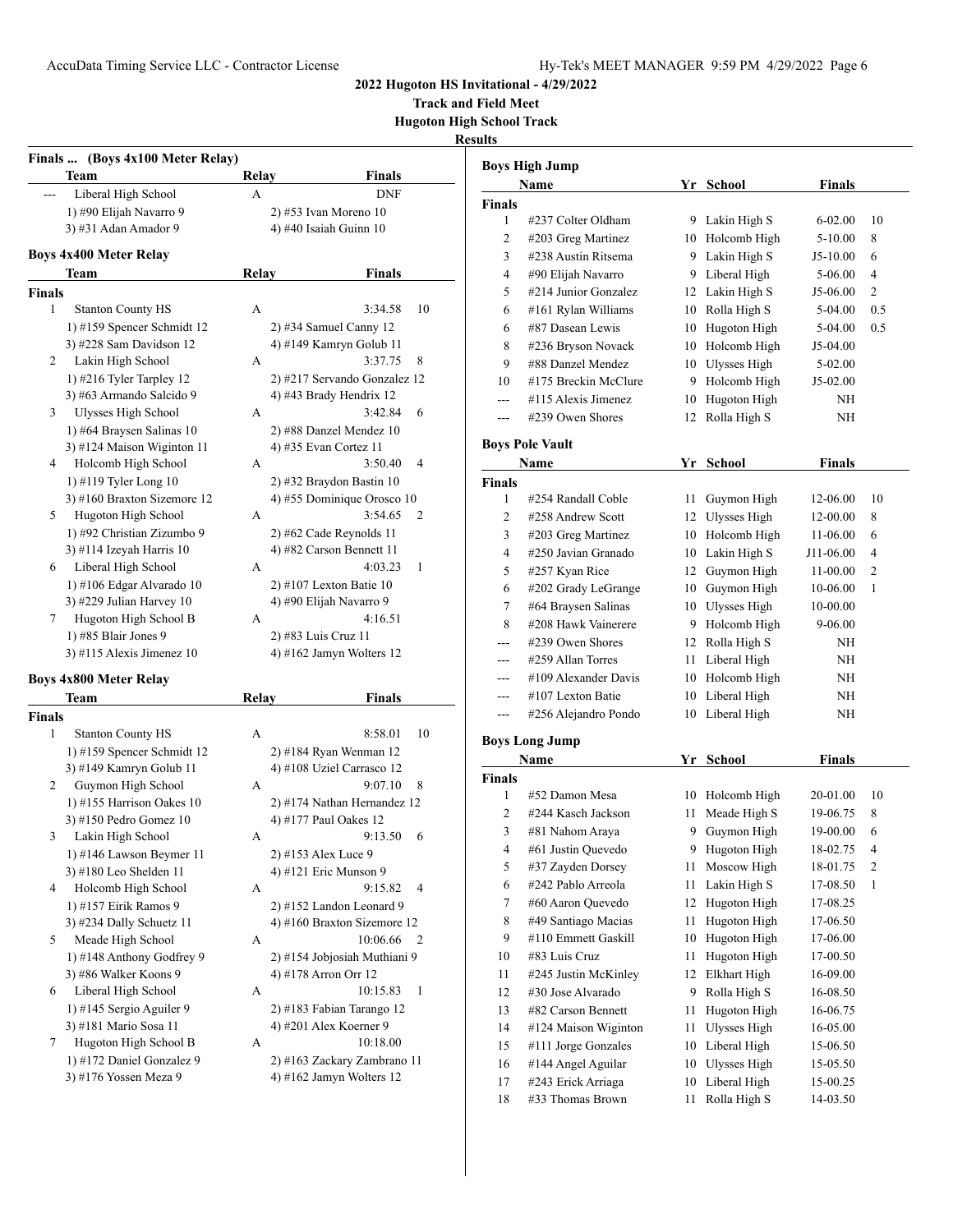**Track and Field Meet Hugoton High School Track**

|                         | Finals  (Boys Long Jump) |    |                     |               |    |
|-------------------------|--------------------------|----|---------------------|---------------|----|
|                         | Name                     |    | Yr School           | <b>Finals</b> |    |
| 19                      | #251 Damian Rios         | 10 | Liberal High        | 14-02.50      |    |
| 20                      | #56 Ethan Paul           | 12 | Meade High S        | 13-07.75      |    |
| 21                      | #147 Dakota Compaan      | 11 | Rolla High S        | 12-04.00      |    |
| ---                     | #215 Hayden Graber       | 10 | Ulysses High        | FOUL          |    |
| $---$                   | #38 Sam Ehrlich          | 10 | <b>Stanton Coun</b> | FOUL          |    |
| <b>Boys Triple Jump</b> |                          |    |                     |               |    |
|                         | Name                     |    | Yr School           | <b>Finals</b> |    |
| <b>Finals</b>           |                          |    |                     |               |    |
| 1                       | #205 Manny Reyes         | 10 | Holcomb High        | 41-06.50      | 10 |
| 2                       | #114 Izeyah Harris       | 10 | Hugoton High        | 40-01.00      | 8  |
| 3                       | #118 Brock Keith         | 10 | Meade High S        | 39-00.50      | 6  |
| 4                       | #242 Pablo Arreola       | 11 | Lakin High S        | 38-08.00      | 4  |
| 5                       | #244 Kasch Jackson       | 11 | Meade High S        | J38-08.00     | 2  |
| 6                       | #87 Dasean Lewis         | 10 | Hugoton High        | 37-05.50      | 1  |
| 7                       | #218 Jose Moran          | 10 | Moscow High         | 36-11.50      |    |
| 8                       | #51 Adam Mendoza         | 11 | Hugoton High        | 36-04.50      |    |
| 9                       | #82 Carson Bennett       | 11 | Hugoton High        | 36-00.50      |    |
| 10                      | #245 Justin McKinley     | 12 | Elkhart High        | 35-09.50      |    |
| 11                      | #124 Maison Wiginton     | 11 | Ulysses High        | 35-01.50      |    |
| 12                      | #243 Erick Arriaga       | 10 | Liberal High        | 34-06.50      |    |
| 13                      | #30 Jose Alvarado        | 9  | Rolla High S        | 34-02.00      |    |
| 14                      | #144 Angel Aguilar       | 10 | Ulysses High        | 33-10.50      |    |
| 15                      | #115 Alexis Jimenez      | 10 | Hugoton High        | 33-08.50      |    |
| 16                      | #111 Jorge Gonzales      | 10 | Liberal High        | 33-04.00      |    |
| 17                      | #229 Julian Harvey       | 10 | Liberal High        | 33-03.00      |    |
| 18                      | #161 Rylan Williams      | 10 | Rolla High S        | 33-00.50      |    |
|                         | <b>Boys Shot Put</b>     |    |                     |               |    |
|                         | Name                     | Yr | School              | Finals        |    |
| Finals                  |                          |    |                     |               |    |
| 1                       | #284 Matthew Garcia      | 11 | Hugoton High        | 50-00.75      | 10 |
| 2                       | #237 Colter Oldham       | 9  | Lakin High S        | 48-07.25      | 8  |
| 3                       | #305 Brady Papay         | 11 | Meade High S        | 42-10.00      | 6  |
| 4                       | #34 Samuel Canny         | 12 | <b>Stanton Coun</b> | 42-04.25      | 4  |
| 5                       | #288 Christian Landeros  | 11 | Ulysses High        | 41-03.50      | 2  |
| 6                       | #304 Cullen Lumry        | 12 | Meade High S        | 39-05.00      | 1  |
| 7                       | #219 Brennan Vagher      |    | 12 Ulysses High     | 39-04.75      |    |
| 8                       | #287 Drayton Knoll       | 9  | Holcomb High        | 37-02.50      |    |
| 9                       | #285 Lorenzo Gomez       | 11 | <b>Ulysses High</b> | 36-05.75      |    |
| 10                      | #282 Julian Duran        | 11 | <b>Elkhart High</b> | 36-05.00      |    |
| 11                      | #109 Alexander Davis     | 10 | Holcomb High        | 36-02.50      |    |
| 12                      | #297 Adrian Arreola      | 12 | Lakin High S        | 35-09.25      |    |
| 13                      | #50 Isaac Martin         | 10 | Hugoton High        | 35-03.75      |    |
| 14                      | #300 Sebastien Gonzalez  | 10 | Hugoton High        | 34-03.50      |    |
| 15                      | #303 JP Lares            | 10 | Holcomb High        | 33-08.00      |    |
| 16                      | #295 Ronnie Andrade      | 9  | <b>Stanton Coun</b> | 33-07.25      |    |
| 17                      | #301 Josephe Hernandez   | 9  | Hugoton High        | 33-05.25      |    |
| 18                      | #283 Max Gabino          | 10 | Elkhart High        | 32-10.00      |    |
| 19                      | #298 Gianni Cakvilllo    | 10 | Liberal High        | 32-01.50      |    |
| 20                      | #310 Ramero Rodriguez    | 10 | Hugoton High        | 31-01.25      |    |
| 21                      | #307 Gaven Shepard       | 11 | Elkhart High        | 30-07.25      |    |
| 22                      | #308 Marcus Tilford      | 10 | Liberal High        | 30-06.00      |    |

| uns            |                           |        |                     |               |                |
|----------------|---------------------------|--------|---------------------|---------------|----------------|
| 23             | #294 Jesse Acuna          |        | 9 Hugoton High      | 29-08.25      |                |
| 24             | #309 Daryan Edgington     | 11     | Lakin High S        | 29-07.75      |                |
| 25             | #291 Jaxon Schwindt       | 11     | Rolla High S        | 29-01.50      |                |
| 26             | #302 Mario Hernandez      | 9      | Hugoton High        | 28-05.00      |                |
| 27             | #281 Johnny Clifton       | 10     | Liberal High        | 23-00.00      |                |
|                |                           |        |                     |               |                |
|                | <b>Boys Discus Throw</b>  |        |                     |               |                |
|                | Name                      |        | Yr School           | <b>Finals</b> |                |
| Finals         |                           |        |                     |               |                |
| 1              | #237 Colter Oldham        |        | 9 Lakin High S      | 157-07        | 10             |
| 2              | #284 Matthew Garcia       | 11     | Hugoton High        | 130-09        | 8              |
| 3              | #288 Christian Landeros   | 11     | Ulysses High        | 126-00        | 6              |
| $\overline{4}$ | #295 Ronnie Andrade       |        | 9 Stanton Coun      | 120-06        | 4              |
| 5              | #297 Adrian Arreola       |        | 12 Lakin High S     | 116-11        | $\overline{c}$ |
| 6              | #285 Lorenzo Gomez        | 11     | Ulysses High        | 115-05        | 1              |
| 7              | #305 Brady Papay          | 11     | Meade High S        | 108-08        |                |
| 8              | #299 Dravin Chavira       | 11     | Lakin High S        | 104-06        |                |
| 9              | #304 Cullen Lumry         | 12     | Meade High S        | 104-00        |                |
| 10             | #62 Cade Reynolds         | 11     | Hugoton High        | 102-07        |                |
| 11             | #282 Julian Duran         | 11     | Elkhart High        | 98-00         |                |
| 12             | #120 Anthony Mendoza      | 10     | Ulysses High        | 94-07         |                |
| 13             | #287 Drayton Knoll        | 9.     | Holcomb High        | 90-10         |                |
| 14             | #301 Josephe Hernandez    | 9      | Hugoton High        | 89-06         |                |
| 15             | #296 Emmanuel Anguiano    |        | 9 Holcomb High      | 86-03         |                |
| 16             | #303 JP Lares             |        | 10 Holcomb High     | 82-03         |                |
| 17             | #286 Torrin King          |        | 9 Hugoton High      | 82-02         |                |
| 18             | #307 Gaven Shepard        | 11     | Elkhart High        | 80-03         |                |
| 19             | #291 Jaxon Schwindt       | 11     | Rolla High S        | 76-06         |                |
| 20             | #300 Sebastien Gonzalez   |        | 10 Hugoton High     | 73-05.50      |                |
| 21             | #298 Gianni Cakvilllo     |        | 10 Liberal High     | 73-00         |                |
| 22             | #302 Mario Hernandez      | 9.     | Hugoton High        | 72-00.50      |                |
| 23             | #308 Marcus Tilford       |        | 10 Liberal High     | 65-03         |                |
| 24             | #294 Jesse Acuna          | 9      | Hugoton High        | 56-01         |                |
| 25             | #281 Johnny Clifton       | 10     | Liberal High        | 55-09         |                |
|                | <b>Boys Javelin Throw</b> |        |                     |               |                |
|                | Name                      |        | Yr School           | <b>Finals</b> |                |
| Finals         |                           |        |                     |               |                |
| 1              | #237 Colter Oldham        |        | 9 Lakin High S      | 145-09        | 10             |
| $\overline{c}$ | #284 Matthew Garcia       | $11\,$ | Hugoton High        | 129-11        | 8              |
| 3              | #244 Kasch Jackson        | 11     | Meade High S        | 124-06        | 6              |
| 4              | #287 Drayton Knoll        | 9      | Holcomb High        | 121-00        | 4              |
| 5              | #120 Anthony Mendoza      | 10     | <b>Ulysses High</b> | 120-03        | 2              |
| 6              | #292 Angus Smith          | 10     | Holcomb High        | 119-03        | 1              |
| 7              | #290 Elvin Moreno         | 11     | Lakin High S        | 107-04        |                |
| 8              | #286 Torrin King          | 9      | Hugoton High        | 106-09        |                |
| 9              | #288 Christian Landeros   | 11     | <b>Ulysses High</b> | 105-10        |                |
| 10             | #234 Dally Schuetz        | 11     | Holcomb High        | 105-07        |                |
| 11             | #285 Lorenzo Gomez        | 11     | <b>Ulysses High</b> | 98-11         |                |
| 12             | #289 Manual Monroy        | 11     | Lakin High S        | 98-01.50      |                |
| 13             | #283 Max Gabino           | 10     | Elkhart High        | 90-03         |                |
| 14             | #161 Rylan Williams       | 10     | Rolla High S        | 77-10         |                |
| 15             | #182 Jeremy Sutherland    | 10     | Moscow High         | 72-08         |                |
| 16             | #53 Ivan Moreno           | 10     | Liberal High        | 72-06         |                |
| 17             | #38 Sam Ehrlich           | 10     | <b>Stanton Coun</b> | 68-00         |                |
|                |                           |        |                     |               |                |